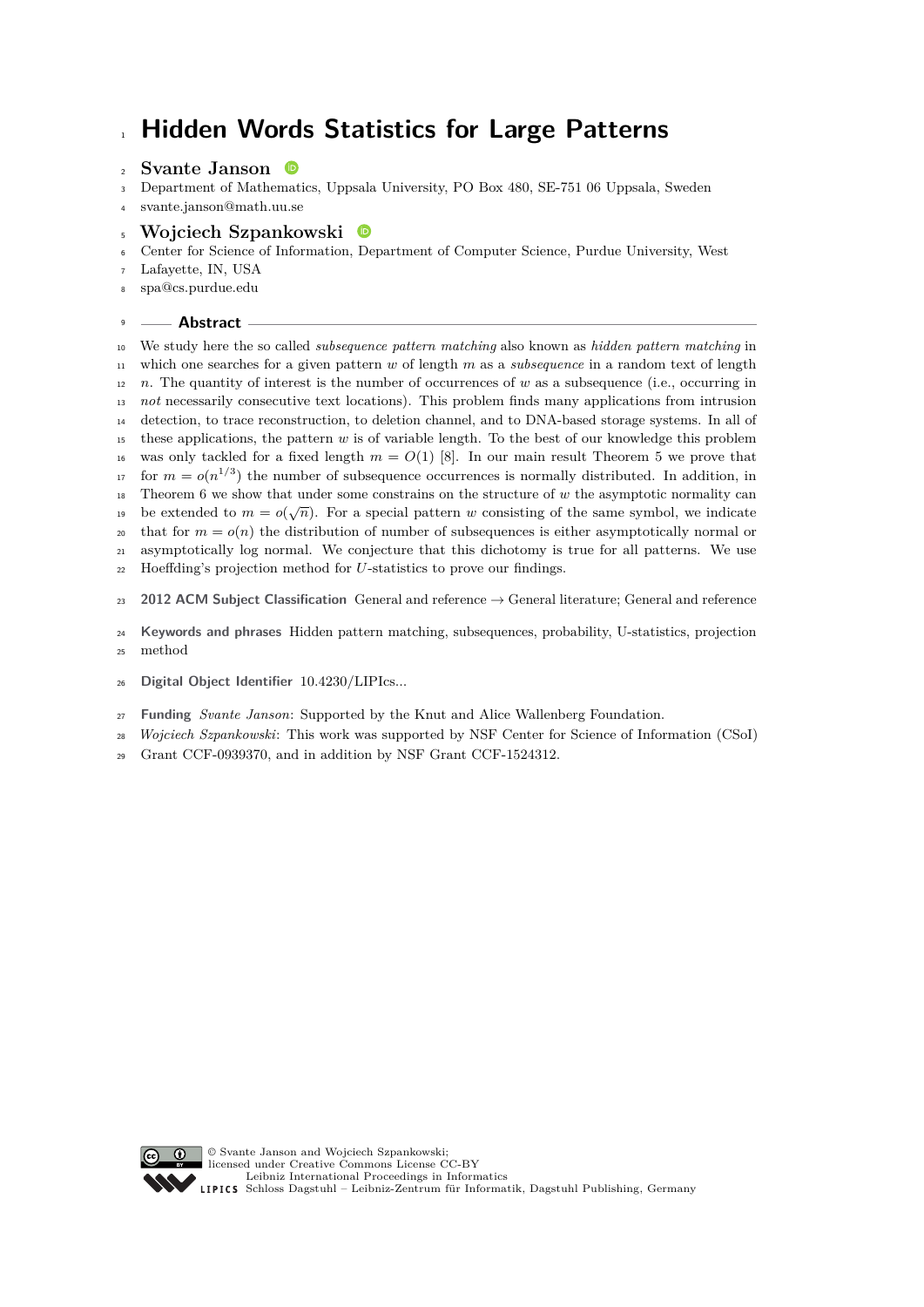## <sup>30</sup> **1 Introduction and Motivation**

<sup>31</sup> One of the most interesting and least studied problem in pattern matching is known as <sup>32</sup> the *subsequence string matching* or the *hidden pattern matching* [\[12\]](#page-13-1). In this case, we search for a pattern  $w = w_1 w_2 \cdots w_m$  of length *m* in the text  $\Xi^n = \xi_1 \ldots \xi_n$  of length *n* 34 as *subsequence*, that is, we are looking for indices  $1 \leq i_1 < i_2 < \cdots < i_m \leq n$  such that  $\xi_{i_1} = w_1, \xi_{i_2} = w_2, \ldots \xi_{i_m} = w_m$ . We say that *w* is *hidden* in the text  $\Xi^n$ . We do not put 36 any constrains on the gaps  $i_{j+1} - i_j$ , so in language of [\[8\]](#page-13-0) this is known as the *unconstrained* <sup>37</sup> hidden pattern matching. The most interesting quantity of such a problem is the number of <sup>38</sup> subsequence occurrences in the text generated by a random source. In this paper, we study <sup>39</sup> the limiting distribution of this quantity when *m*, the length of the pattern, grows with *n*.

<sup>40</sup> Hereafter, we assume that a memoryless source generates the text Ξ, that is, all symbols 41 are generated independently with probability  $p_a$  for symbol  $a \in \mathcal{A}$ , where the alphabet  $\mathcal{A}$  is assumed to be finite. We denote by  $p_w = \prod_j p_{w_j}$  the probability of the pattern *w*. Our goal <sup>43</sup> is to understand the probabilistic behavior, in particular, the limiting distribution of the the 44 number of subsequence occurrences that we denote by  $Z := Z_{\Xi}(w)$ . It is known that behavior <sup>45</sup> of *Z* depends on the order of magnitude of the pattern length *m*. For example, for the *exact* <sup>46</sup> *pattern matching* (i.e., the pattern *w* must occur as a *string* in consecutive positions of the  $\text{47 test}$ , the limiting distribution is normal for  $m = O(1)$  (more precisely, when  $np_w \to \infty$ , <sup>48</sup> hence up to  $m = O(\log n)$ , but it becomes a Pólya-Aeppli distribution when  $np_w \to \lambda > 0$ <sup>49</sup> for some constant *λ*, and finally (conditioned on being non-zero) it turns into a geometric 50 distribution when  $np_w \to 0$  [\[12\]](#page-13-1) (see also [\[2\]](#page-13-2)). We might expect a similar behaviour for the <sup>51</sup> subsequence pattern matching. In [\[8\]](#page-13-0) it was proved by analytic combinatoric methods that 52 the number of subsequence occurrences,  $Z_{\Xi}(w)$ , is asymptotically normal when  $m = O(1)$ , <sup>53</sup> and not much is known beyond this regime. (See also [\[3\]](#page-13-3). Asymptotic normality for fixed <sup>54</sup> *m* follows also by general results for *U*-statistics [\[10\]](#page-13-4).) However, in many applications – <sup>55</sup> as discussed below – we need to consider patterns *w* whose lengths grow with *n*. In this  $_{56}$  paper, we prove two main results. In Theorem [5](#page-5-0) we establish that for  $m = o(n^{1/3})$  the <sup>57</sup> number of subsequence occurrences is normally distributed. Furthermore, in Theorem [6](#page-6-0) we <sup>58</sup> show that under some constrains on the structure of *w*, the asymptotic normality can be extended to  $m = o(\sqrt{n})$ . Moreover, for the special pattern  $w = a^m$  consisting of the same symbol repeated, we show in Theorem [4](#page-4-0) that for  $m = o(\sqrt{n})$ , the distribution of number  $\epsilon_0$  of occurrences is asymptotically normal, while for larger *m* (up to *cn* for some  $c > 0$ ) it is <sup>62</sup> asymptotically log-normal. We conjecture that this dichotomy is true for a large class of <sup>63</sup> patterns.

 Regarding methodology, unlike [\[8\]](#page-13-0) we use here probabilistic tools. We first observe that  $\sigma$ <sub>5</sub> *Z* can be represented as a *U*-statistic (see [\(1\)](#page-2-0)). This suggests to apply the Hoeffding [\[10\]](#page-13-4) projection method to prove asymptotic normality of *Z* for some large patterns. Indeed, we  $\sigma$  first decompose  $Z$  into a sum of orthogonal random variables with variances of decreasing order in *n* (for *m* not too large), and show that the variable of the largest variance converges to a normal distribution, proving our main results Theorems [5](#page-5-0) and [6.](#page-6-0)

<sup>70</sup> The hidden pattern matching problem, especially for large patterns, finds many applica- $_{71}$  tions from intrusion detection, to trace reconstruction, to deletion channel, to DNA-based  $\frac{72}{12}$  storage systems [\[1;](#page-13-5) [4;](#page-13-6) [5;](#page-13-7) [6;](#page-13-8) [12;](#page-13-1) [17\]](#page-13-9). Here we discuss below in some detail two of them, namely <sup>73</sup> the deletion channel and the trace reconstruction problem.

A deletion channel [\[5;](#page-13-7) [6;](#page-13-8) [7;](#page-13-10) [14;](#page-13-11) [17;](#page-13-9) [19\]](#page-13-12) with parameter *d* takes a binary sequence  $\Xi^n =$  $\xi_1 \cdots \xi_n$  where  $\xi_i \in \mathcal{A}$  as input and deletes each symbol in the sequence independently with probability *d*. The output of such a channel is then a *subsequence*  $\zeta = \zeta(x) = \xi_{i_1}...\xi_{i_M}$  of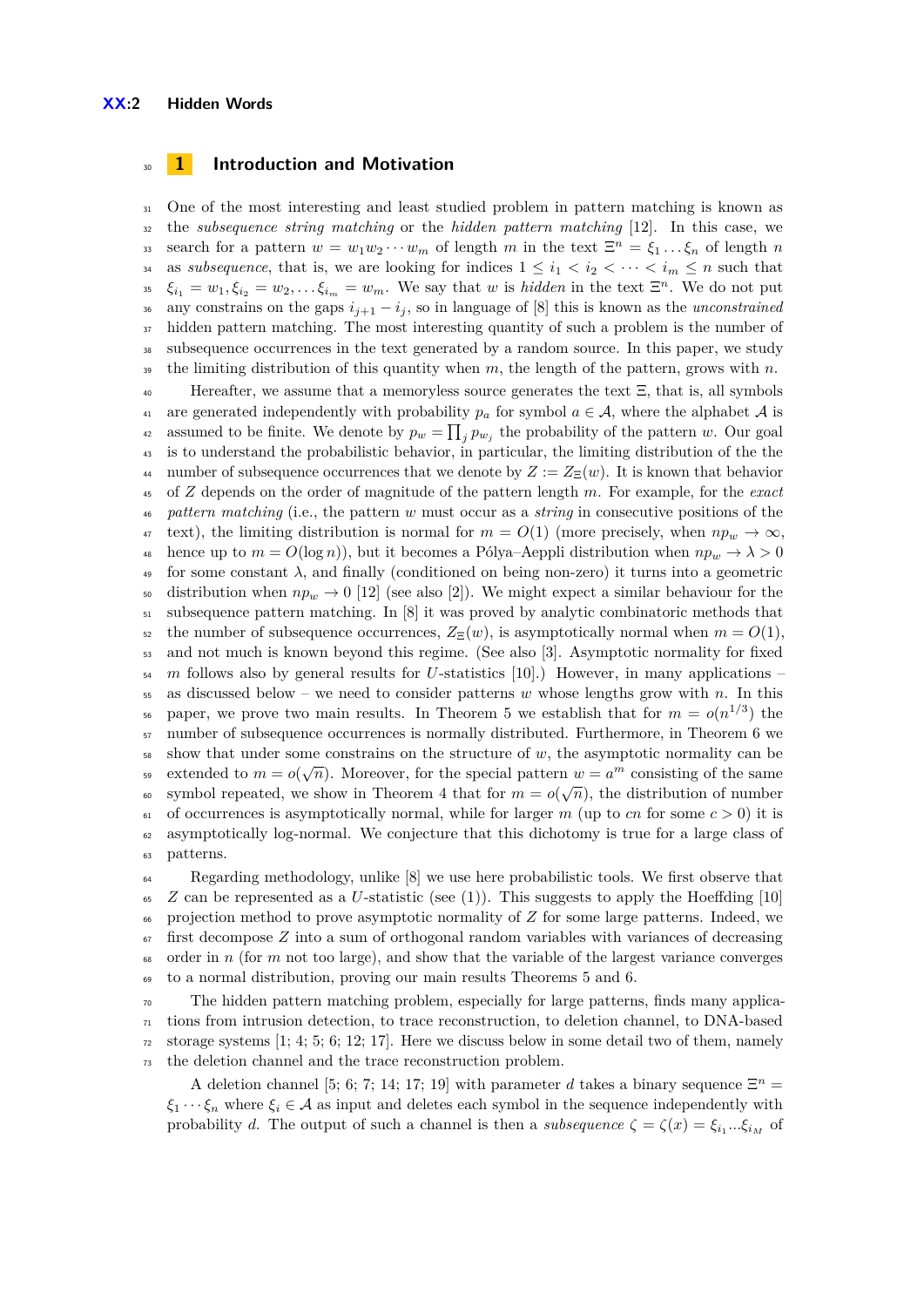$\Xi$ , where *M* follows the binomial distribution Binom $(n,(1-d))$ , and the indices  $i_1, ..., i_M$ correspond to the bits that are *not* deleted. Despite significant effort [\[6;](#page-13-8) [14;](#page-13-11) [15;](#page-13-13) [17;](#page-13-9) [19\]](#page-13-12) the mutual information between the input and output of the deletion channel and its capacity are still unknown. We hope to provide a more detailed characterization of the mutual information for memoryless sources using results of this and forthcoming papers. Indeed, it turns out that the mutual information  $I(\Xi^n; \zeta(\Xi^n))$  can be exactly formulated as the problem of the subsequence pattern matching. In [\[5\]](#page-13-7) it was proved that

$$
I(\Xi^n; \zeta(\Xi^n)) = \sum_w d^{n-|w|} (1-d)^{|w|} (\mathbb{E}[Z_{\Xi^n}(w) \log Z_{\Xi^n}(w)] - \mathbb{E}[Z_{\Xi^n}(w)] \log \mathbb{E}[Z_{\Xi^n}(w)]),
$$

<sup>74</sup> where the sum is over all binary sequences of length smaller than *n* and  $Z_{\Xi^n}(w)$  is the number <sup>75</sup> of subsequence occurrences w in the text  $\Xi<sup>n</sup>$ . As one can see, to find precise asymptotics of  $76$  the mutual information we need to understand probabilistic behavior of *Z* for  $m = O(n)$  and  $\pi$  typical w, which is our long term goal. The trace reconstruction problem [\[4;](#page-13-6) [11;](#page-13-14) [16;](#page-13-15) [18\]](#page-13-16) is <sup>78</sup> related to the deletion channel problem since we are asking how many copies of the output  $\sigma$  deletion channel we need to see until we can reconstruct the input sequence with high <sup>80</sup> probability.

# <sup>81</sup> **2 Main Results**

<sup>82</sup> In this section we formulate precisely our problem and present out main results. Proofs are <sup>83</sup> delayed till the next section.

# <span id="page-2-1"></span>84 **2.1 Problem formulation and notation**

<sup>85</sup> We consider a random string  $\Xi^n = \xi_1 \dots \xi_n$  of length *n*. We assume that  $\xi_1, \xi_2, \dots$  are i.i.d. 86 random letters from a finite alphabet A; each letter  $\xi_i$  has the distribution  $\mathbb{P}(\xi_i = a) = p_a$ 87 where  $a \in \mathcal{A}$ , for some given vector  $\mathbf{p} = (p_a)_{a \in \mathcal{A}}$ ; we assume  $p_a > 0$ ,  $a \in \mathcal{A}$ .

<sup>88</sup> Let  $w = w_1 \cdots w_m$  be a fixed string of length *m* over the same alphabet A. We assume  $p_{\omega}$  *n*  $\geq$  *m*. Let  $p_w := \prod_{j=1}^m p_{w_j}$ , which is the probability that  $\xi_1 \cdots \xi_m$  equals *w*.

90 Let  $Z = Z_{n,w}(\xi_1 \cdots \xi_n)$  be the number of occurrences of *w* as a substring of  $\xi_1 \cdots \xi_n$ . For  $\mathcal{S}_{91}$  a set  $\mathcal{S}$  (in our case  $[n]$  or  $[m]$ ) and  $k \geq 0$ , let  $\binom{\mathcal{S}}{k}$  be the collection of sets  $\alpha \subseteq \mathcal{S}$  with  $|\alpha| = k$ .  $\mathbb{R}^2$  Thus,  $|{S \choose k}| = |{S \choose k}$ . For  $k = 0$ ,  ${S \choose 0}$  contains just the empty set  $\emptyset$ . For  $k = 1$ , we identify 33  $\binom{S}{1}$  and S in the obvious way. We write  $\alpha \in \binom{[n]}{k}$  as  $\{\alpha_1, \ldots, \alpha_k\}$ , where we assume that  $\alpha_1 < \cdots < \alpha_k$ . Then

<span id="page-2-0"></span>
$$
Z = \sum_{\alpha \in \binom{[n]}{m}} I_{\alpha}, \quad \text{where} \quad I_{\alpha} = \prod_{j=1}^{m} \mathbf{1} \{ \xi_{\alpha_j} = w_j \}, \quad \alpha_1 < \ldots < \alpha_m. \tag{1}
$$

 $\bullet$  **Permark 1.** In the limit theorems, we are studying the asymptotic distribution of *Z*. We 97 then assume that  $n \to \infty$  and (usually)  $m \to \infty$ ; we thus implicitly consider a sequence of words  $w^{(n)}$  of lengths  $m_n = |w^{(n)}|$ . But for simplicity we do not show this in the notation. 99 We have  $\mathbb{E} I_{\alpha} = p_w$  for every  $\alpha$ . Hence,

<span id="page-2-3"></span>
$$
\mathbb{E} Z = \sum_{\alpha \in \binom{[n]}{m}} \mathbb{E} I_{\alpha} = \binom{n}{m} p_w.
$$
 (2)

<span id="page-2-2"></span>Further, let  $Y_\alpha := p_w^{-1} I_\alpha$ , so  $\mathbb{E} Y_\alpha = 1$ , and

$$
Z^* := p_w^{-1} Z = \sum_{\alpha \in \binom{[n]}{m}} Y_\alpha,\tag{3}
$$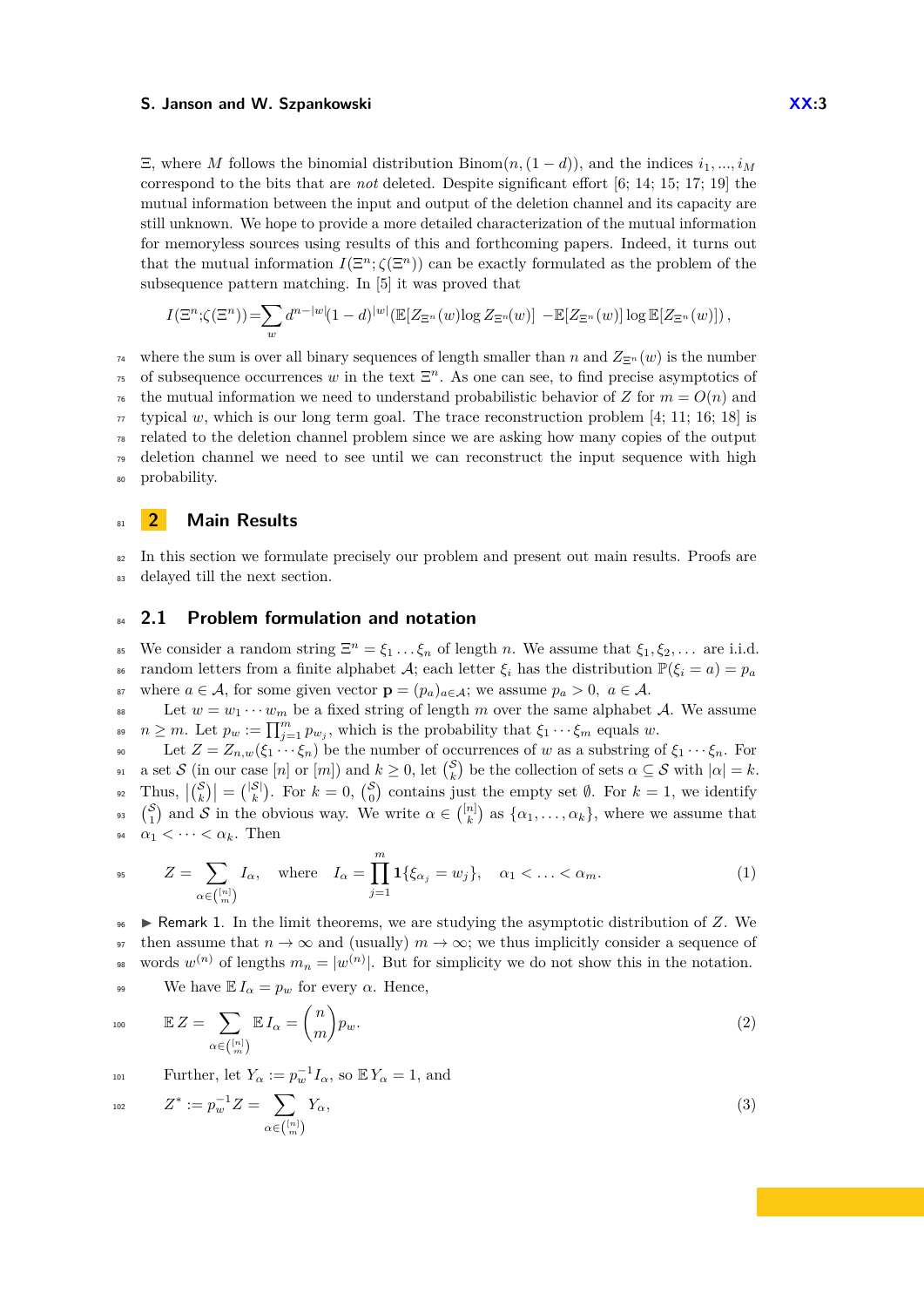<sup>103</sup> so  $\mathbb{E} Z^* = \binom{n}{m}$  and

$$
Z^* - \mathbb{E} Z^* = p_w^{-1} Z - {n \choose m} = \sum_{\alpha \in \binom{[n]}{m}} (Y_\alpha - 1).
$$
\n(4)

We also write  $||Y||_p := (\mathbb{E}|Y|^p)^{1/p}$  for the  $L^p$  norm of a random variable Y, while  $||\mathbf{x}||$ is the usual Euclidean norm of a vector **x** in some  $\mathbb{R}^m$ . *C* denotes constants that may <sup>107</sup> be different at different occurrences; they may depend on the alphabet A and  $(p_a)_a$ , but <sup>108</sup> not on *n*, *m* or *w*. Finally,  $\stackrel{d}{\longrightarrow}$  and  $\stackrel{p}{\longrightarrow}$  mean convergence in distribution and probability, <sup>109</sup> respectively.

<sup>110</sup> We are now ready to present our main results regarding the limiting distribution of *Z*, 111 the number of subsequence  $w = a_1, \ldots a_m$  occurrences when  $m \to \infty$ . We start with a simple <sup>112</sup> example, namely,  $w = a^m = a \cdots a$  for some  $a \in \mathcal{A}$ , and show that depending on whether  $m = o(\sqrt{n})$  or not the number of subsequences will follow asymptotically either the normal <sup>114</sup> distribution or the log-normal distribution.

<sup>115</sup> Before we present our results we consider asymptotically normal and log-normal distribu-<sup>116</sup> tions in general, and discuss their relation.

## <sup>117</sup> **2.2 Asymptotic normality and log-normality**

<sup>118</sup> If  $X_n$  is a sequence of random variables and  $a_n$  and  $b_n$  are sequences of real numbers, with 119  $b_n > 0$ , then  $X_n \sim \text{AsN}(a_n, b_n)$  means that

$$
\frac{X_n - a_n}{\sqrt{b_n}} \xrightarrow{d} N(0, 1). \tag{5}
$$

122 We say that  $X_n$  is *asymptotically normal* if  $X_n \sim \text{AsN}(a_n, b_n)$  for some  $a_n$  and  $b_n$ , and <sup>123</sup> *asymptotically log-normal* if ln *X<sup>n</sup>* ∼ AsN(*an, bn*) for some *a<sup>n</sup>* and *b<sup>n</sup>* (this assumes *X<sup>n</sup>* ≥ 0). 124 Note that these notions are equivalent when the asymptotic variance  $b_n$  is small, as made <sup>125</sup> precise by the following lemma.

<span id="page-3-0"></span>126 **Lemma 2.** *If*  $b_n \to 0$ *, and*  $a_n$  *are arbitrary, then* 

$$
\lim_{n \to \infty} X_n \sim \text{AsN}(a_n, b_n) \iff X_n \sim \text{AsN}(e^{a_n}, b_n e^{2a_n}). \tag{6}
$$

**Proof.** By replacing  $X_n$  by  $X_n/e^{a_n}$ , we may assume that  $a_n = 0$ . If  $\ln X_n \sim \text{AsN}(0, b_n)$  $\lim_{n \to \infty}$  with  $b_n \to 0$ , then  $\ln X_n \stackrel{p}{\longrightarrow} 0$ , and thus  $X_n \stackrel{p}{\longrightarrow} 1$ . It follows that  $\ln X_n/(X_n-1) \stackrel{p}{\longrightarrow} 1$  $131$  (with  $0/0 := 1$ ), and thus

$$
\frac{X_n - 1}{b_n^{1/2}} = \frac{X_n - 1}{\ln X_n} \frac{\ln X_n}{b_n^{1/2}} \xrightarrow{d} N(0, 1),\tag{7}
$$

134 and thus  $X_n \sim \text{AsN}(1, b_n)$ . The converse is proved by the same argument.

135 ► Remark 3. Lemma [2](#page-3-0) is best possible. Suppose that  $\ln X_n \sim \text{AsN}(a_n, b_n)$ . If  $b_n \to b > 0$ , then  $\ln(X_n/e^{a_n}) = \ln X_n - a_n \stackrel{\text{d}}{\longrightarrow} N(0, b)$ , and thus

$$
X_n/e^{a_n} \xrightarrow{d} e^{\zeta_b}, \qquad \zeta_b \sim N(0, b). \tag{8}
$$

139 In this case (and only in this case),  $X_n$  thus converges in distribution, after scaling, to a 140 log-normal distribution. If  $b_n \to \infty$ , then no linear scaling of  $X_n$  can converge in distribution <sup>141</sup> to a non-degenerate limit, as is easily seen.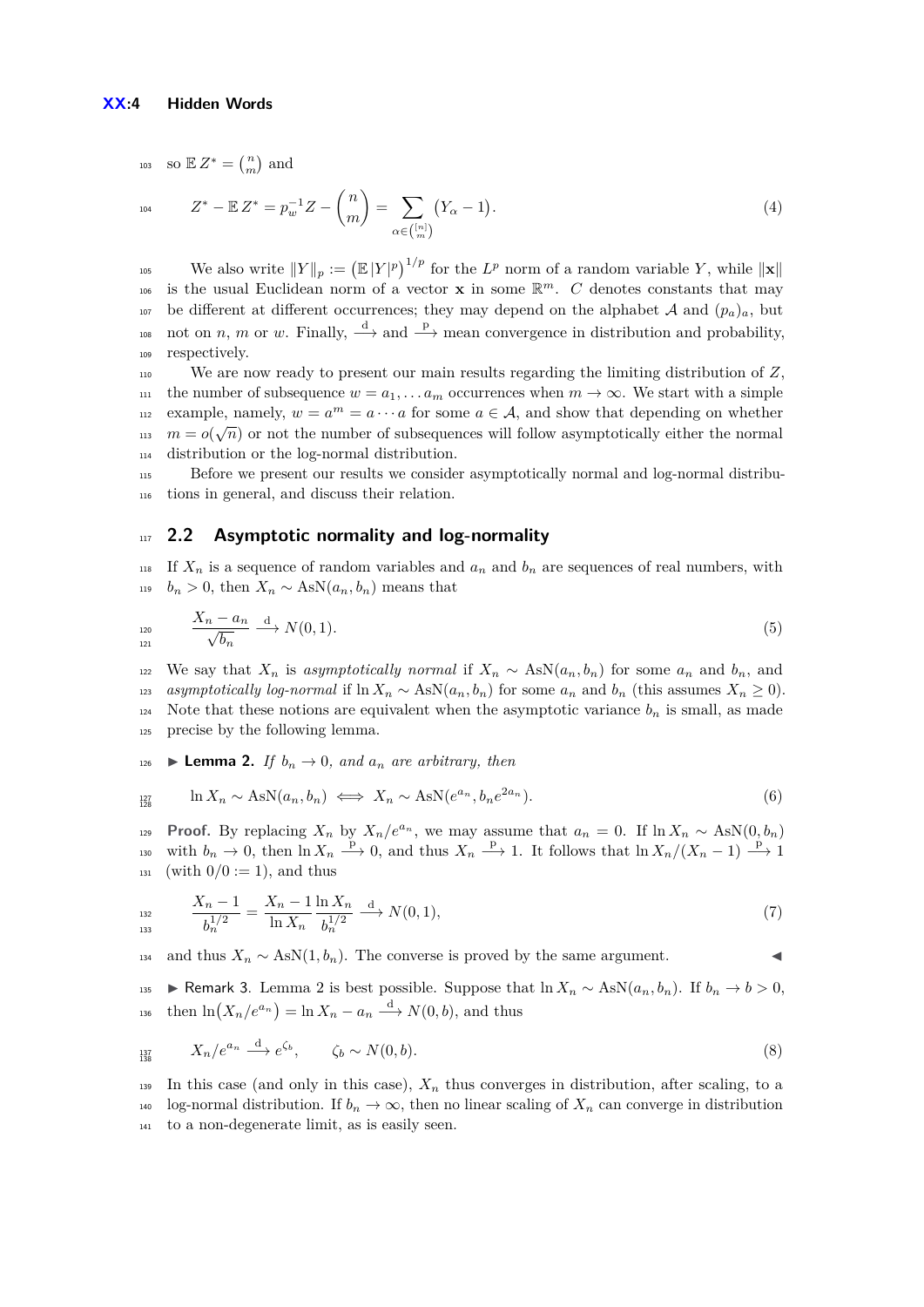## <sup>142</sup> **2.3 A simple example**

<sup>143</sup> We consider first a simple example where the asymptotic distribution can be found easily by explicit calculations. Fix  $a \in \mathcal{A}$  and let  $w = a^m = a \cdots a$ , a string with *m* identical letters. 145 Then, if  $N = N_a$  is the number of occurrences of *a* in  $\xi_1 \cdots \xi_n$ , then

<span id="page-4-1"></span>
$$
Z = \binom{N_a}{m}.\tag{9}
$$

<sup>148</sup> We will show that *Z* is asymptotically normal if *m* is small, and log-normal for larger *m*.

<span id="page-4-0"></span>**If Theorem 4.** Suppose that  $m < np_a$ , with  $np_a - m \gg n^{1/2}$ . <sup>150</sup> (i) *Then*

<span id="page-4-4"></span>
$$
\ln Z \sim \text{AsN}\left(\ln\left(\frac{np_a}{m}\right), n\left|\ln\left(1 - \frac{m}{np_a}\right)\right|^2 p_a (1 - p_a)\right) \tag{10}
$$

153 (ii) *In particular, if*  $m = o(n)$ *, then* 

<span id="page-4-5"></span>
$$
\ln Z \sim \text{AsN}\left(\ln\left(\frac{np_a}{m}\right), \left(p_a^{-1} - 1\right)\frac{m^2}{n}\right) \tag{11}
$$

<span id="page-4-6"></span> $\mu_{156}$  (iii) If  $m = o(n^{1/2})$ , then this implies

$$
Z/\mathbb{E} Z \sim \text{AsN}\left(1, \left(p_a^{-1} - 1\right)\frac{m^2}{n}\right) \tag{12}
$$

<sup>159</sup> *and thus*

<span id="page-4-7"></span>
$$
Z \sim \text{AsN}\Big(\mathbb{E}\,Z, \big(p_a^{-1} - 1\big)\frac{m^2}{n}(\mathbb{E}\,Z)^2\Big). \tag{13}
$$

162 **Proof.** (i) We have  $N_a \sim \text{Bin}(n, p_a)$ . Define  $Y := N_a - np_a$ . Then, by the Central Limit <sup>163</sup> Theorem,

<span id="page-4-2"></span>
$$
Y \sim \text{AsN}(0, np_a(1 - p_a)). \tag{14}
$$

 $_{166}$  By [\(9\)](#page-4-1), we have

$$
\ln Z - \ln \binom{n p_a}{m} = \ln \binom{n p_a + Y}{m} - \ln \binom{n p_a}{m}
$$
  
\n
$$
= \ln \Gamma(n p_a + Y + 1) - \ln \Gamma(n p_a + Y - m + 1) - \ln m!
$$
  
\n
$$
- (\ln \Gamma(n p_a + 1) - \ln \Gamma(n p_a - m + 1) - \ln m!)
$$
  
\n
$$
= \int_{y=0}^{Y} \int_{x=-m}^{0} (\ln \Gamma)''(n p_a + x + y + 1) dx dy.
$$
 (15)

<span id="page-4-3"></span>We fix a sequence  $\omega_n \to \infty$  such that  $np_a - m \gg \omega_n \gg n^{1/2}$ ; this is possible by the assumption. 173 Note that [\(14\)](#page-4-2) implies that  $Y/\omega_n \stackrel{\text{p}}{\longrightarrow} 0$ , and thus  $\mathbb{P}(|Y| \leq \omega_n) \to 1$ . We may thus in the 174 sequel assume  $|Y| \leq \omega_n$ . We assume also that *n* is so large that  $np_a - m \geq 2\omega_n > 0$ .

<sup>175</sup> Stirling's formula implies, by taking the logarithm and differentiating twice (in the <sup>176</sup> complex half-plane Re  $z > \frac{1}{2}$ , say)

$$
\lim_{x \to 7} (\ln \Gamma)''(x) = \frac{1}{x} + O\Big(\frac{1}{x^2}\Big) = \frac{1}{x} \Big(1 + O\Big(\frac{1}{x}\Big)\Big), \qquad x \ge 1. \tag{16}
$$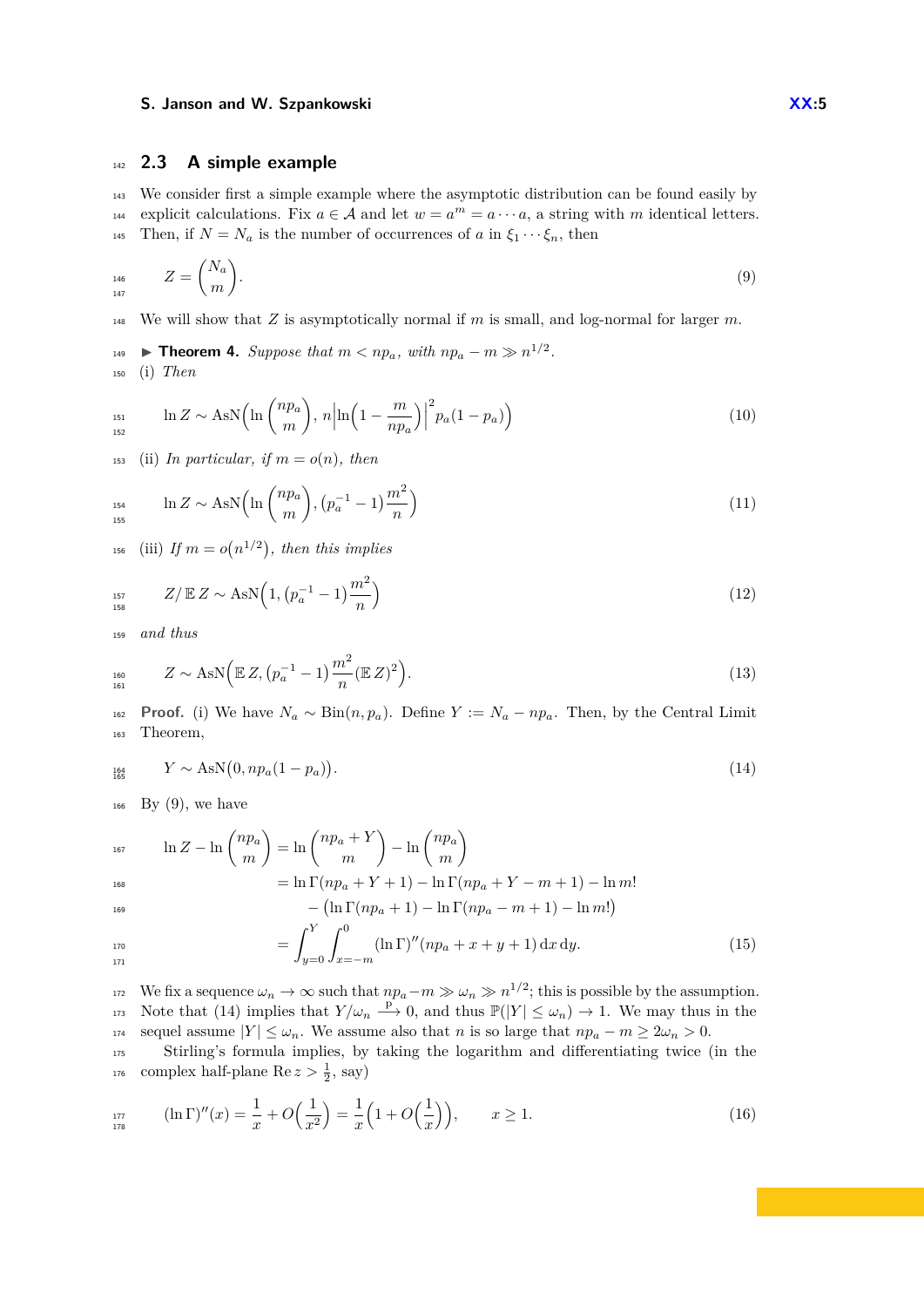#### **XX:6 Hidden Words**

Consequently, [\(15\)](#page-4-3) yields, noting the assumptions just made imply  $|Y| \leq \omega_n \leq \frac{1}{2}(np_a - m)$ ,

$$
\ln Z - \ln \binom{n p_a}{m} = \int_{y=0}^{Y} \int_{x=-m}^{0} \frac{1}{n p_a + x + y + 1} \left( 1 + O\left(\frac{1}{n p_a - m}\right) \right) dx dy
$$

$$
= \int_{y=0}^{Y} \int_{x=-m}^{0} \frac{1}{n p_a + x} \left( 1 + O\left(\frac{\omega_n}{n p_a - m}\right) \right) dx dy
$$

187

$$
= \left(1 + O\left(\frac{\omega_n}{np_a - m}\right)\right) Y \int_{x = -m}^0 \frac{1}{np_a + x} dx
$$

$$
= (1 + o(1)) V! n \quad np_a
$$

$$
\frac{183}{184}
$$

 $= (1 + o(1)) Y \ln \frac{np_a}{np_a - m}.$  (17)

<sup>185</sup> Consequently, using also [\(14\)](#page-4-2), we obtain

$$
\frac{\ln Z - \ln {n p_a \choose m}}{n^{1/2} |\ln (1 - \frac{m}{np_a})|} = (1 + o_p(1)) \frac{Y}{n^{1/2}} \xrightarrow{d} N(0, p_a(1 - p_a)),
$$
\n(18)

<sup>188</sup> which is equivalent to [\(10\)](#page-4-4).

189 (ii) If  $m = o(n)$ , then  $\left| \ln \left( 1 - \frac{m}{np_a} \right) \right| \sim \frac{m}{np_a}$ , and [\(11\)](#page-4-5) follows.

<span id="page-5-1"></span><sup>190</sup> (iii) If  $m = o(n^{1/2})$ , then (ii) applies, so [\(11\)](#page-4-5) holds; hence Lemma [2](#page-3-0) implies

$$
Z/\binom{n p_a}{m} \sim \text{AsN}\Big(1, \big(p_a^{-1} - 1\big)\frac{m^2}{n}\Big). \tag{19}
$$

<sup>193</sup> Furthermore,

$$
E Z = {n \choose m} p_a^m = \frac{n^m e^{O(m^2/n)}}{m!} p_a^m \sim \frac{n^m}{m!} p_a^m
$$
 (20)

196 and, similarly,  $\binom{np_a}{m} \sim \frac{n^m p_a^m}{m!}$ . Hence,  $\mathbb{E} Z \sim \binom{np_a}{m}$  and [\(12\)](#page-4-6) follows from [\(19\)](#page-5-1); [\(13\)](#page-4-7) is an 197 immediate consequence.

## <sup>198</sup> **2.4 General results**

<sup>199</sup> We now present our main results. However, first we discuss the road map of our approach. 200 First, we observe that the representation  $(1)$  shows that  $Z$  can be viewed as a  $U$ -statistic.  $_{201}$  For convenience, we consider  $Z^*$ , which differs from  $Z$  by a constant factor only, and show in <sup>202</sup> [\(40\)](#page-7-0) that  $Z^* - \mathbb{E} Z^*$  can be decomposed into a sum  $\sum_{\ell=1}^m V_\ell$  of orthogonal random variables <sup>203</sup>  $V_{\ell}$  such that, when *m* is not too large,  $Var\left(\sum_{\ell=2}^{m} V_{\ell}\right) = o(Var V_1)$ . Next, in Lemma [11](#page-11-0) we <sup>204</sup> prove that *V*<sup>1</sup> appropriately normalized converges to the standard normal distribution. This <sup>205</sup> will allow us to conclude the asymptotic normality of *Z*.

206 In this paper, we only consider the region  $m = o(n^{1/2})$ . First, for  $m = o(n^{1/3})$  we claim <sup>207</sup> that the number of subsequence occurrences always is asymptotically normal.

<span id="page-5-0"></span>208 **Theorem 5.** If 
$$
m = o(n^{1/3})
$$
, then

<span id="page-5-2"></span>
$$
Z \sim \text{AsN}\left(\binom{n}{m}p_w, \sigma_1^2 p_w^2\right),\tag{21}
$$

<sup>211</sup> *where*

$$
P_{212}^{212} \qquad \sigma_1^2 = \sum_{i=1}^n \sum_{a \in \mathcal{A}} p_a^{-1} \left( \sum_{j \colon w_j = a} {i-1 \choose j-1} {n-i \choose m-j} \right)^2 - n {n-1 \choose m-1}^2.
$$
 (22)

*Furthermore,*  $\mathbb{E} Z = \binom{n}{m} p_w$  *and*  $\text{Var } Z \sim p_w^2 \sigma_1^2$ .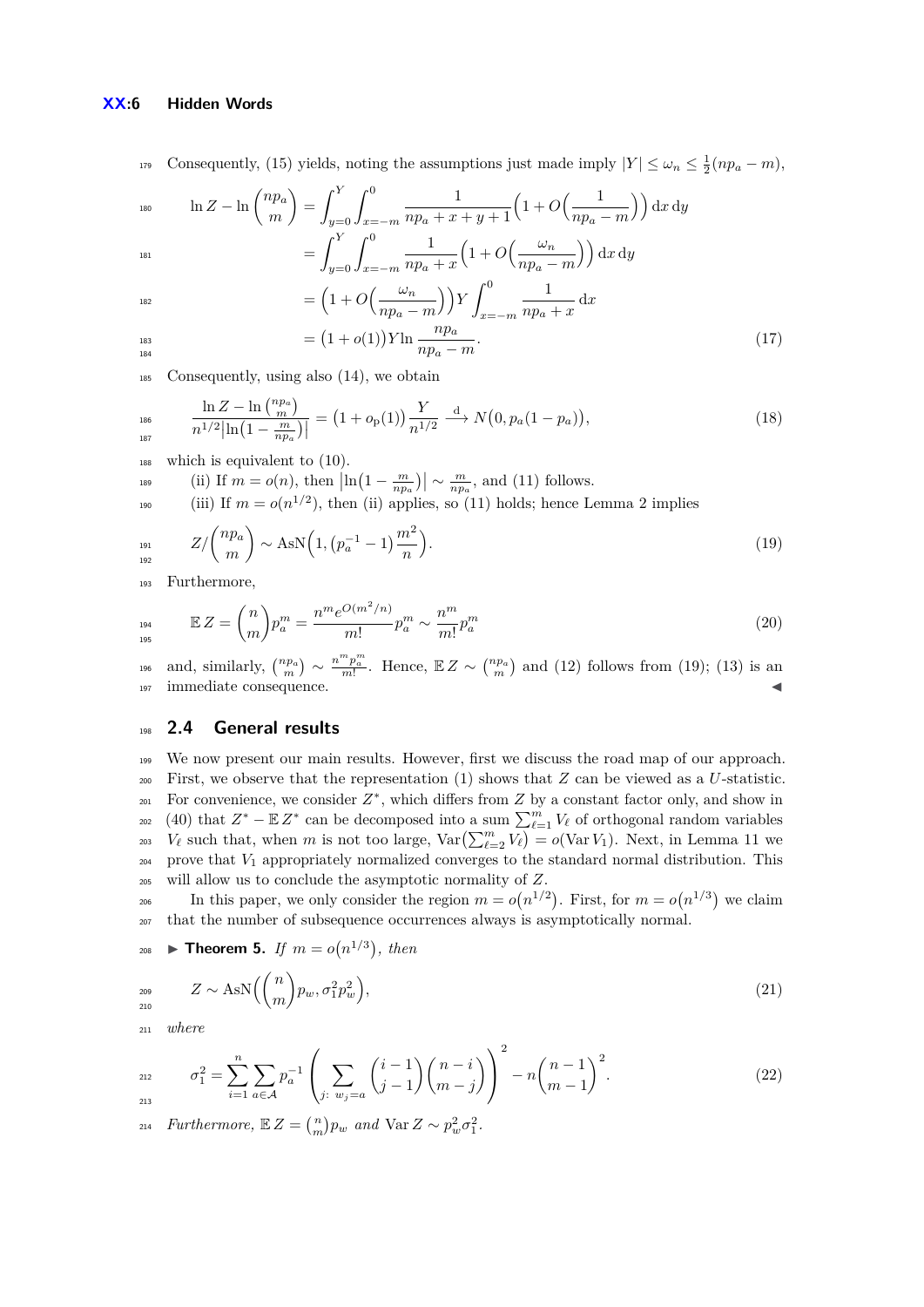<sup>215</sup> In the second main result, we restrict the patterns *w* to such that are not typical for the random text; however, we will allow  $m = o(n^{1/2})$ .

<span id="page-6-0"></span>217 **Fineorem 6.** *Let*  $q = (q_a)_{a \in A}$  *be the proportions of the letters in w, i.e.,*  $q_a :=$  $\frac{1}{m}\sum_{j=1}^{m} \mathbf{1}\{w_j = a\}$ *. Suppose that*  $\liminf_{n\to\infty} ||\mathbf{q} - \mathbf{p}|| > 0$ *. If further*  $m = o(n^{1/2})$ *, then the* <sup>219</sup> *asymptotic normality [\(21\)](#page-5-2) holds.*

<sup>220</sup> **3 Analysis and Proofs**

<sup>221</sup> In this section we will prove our main results. We start with some preliminaries.

## <sup>222</sup> **3.1 Preliminaries and more notation**

<span id="page-6-1"></span>223 Let, for  $a \in \mathcal{A}$ ,

$$
\varphi_a(x) := p_a^{-1} \mathbf{1} \{ x = a \} - 1. \tag{23}
$$

Thus, letting  $\xi$  be any random variable with the distribution of  $\xi_i$ ,

$$
\mathbb{E}\,\varphi_a(\xi) = 0, \qquad a \in \mathcal{A}.\tag{24}
$$

<span id="page-6-4"></span>228 Let  $p_* := \min_a p_a$  and

$$
B := p_*^{-1} - 1. \tag{25}
$$

- 230 ► **Lemma 7.** *Let*  $\varphi_a$  *and B be as above.*
- 231 (i) For every  $a \in \mathcal{A}$ ,

$$
\mathbb{E}\left[\varphi_a(\xi)^2\right] = p_a^{-1} - 1 \le B. \tag{26}
$$

234 (ii) For some  $c_1 > 0$  and every  $a \in \mathcal{A}$ ,

$$
\lim_{235} \qquad \|\varphi_a(\xi)\|_2 = \left(p_a^{-1} - 1\right)^{1/2} \ge c_1. \tag{27}
$$

(iii) For any vector  $\mathbf{r} = (r_a)_{a \in \mathcal{A}}$  with  $\sum_a r_a = 1$ ,

$$
\left\| \sum_{a \in \mathcal{A}} r_a \varphi_a(\xi) \right\|_2 \geq \left\| \mathbf{r} - \mathbf{p} \right\| := \left( \sum_{a \in \mathcal{A}} |r_\alpha - p_\alpha|^2 \right)^{1/2}.
$$
 (28)

<sup>240</sup> **Proof.** The definition [\(23\)](#page-6-1) yields

$$
\mathbb{E}\left[\varphi_a(\xi)^2\right] = p_a^{-2} \operatorname{Var}\left[\mathbf{1}\{\xi = a\}\right] = p_a^{-2} p_a (1 - p_a) = p_a^{-1} - 1. \tag{29}
$$

 $_{242}$  Hence, [\(26\)](#page-6-2) and [\(27\)](#page-6-3) follow, with *B* given by [\(25\)](#page-6-4).

 $\text{Finally, for every } x \in \mathcal{A}, \text{ by (23) again,}$  $\text{Finally, for every } x \in \mathcal{A}, \text{ by (23) again,}$  $\text{Finally, for every } x \in \mathcal{A}, \text{ by (23) again,}$ 

$$
\sum_{a \in A} r_a \varphi_a(x) = r_x p_x^{-1} - \sum_{a \in A} r_a = r_x / p_x - 1 \tag{30}
$$

<sup>246</sup> and thus

$$
\mathbb{E}\left(\sum_{a \in \mathcal{A}} r_a \varphi_a(\xi)\right)^2 = \sum_{a \in \mathcal{A}} p_a (r_a / p_a - 1)^2 = \sum_{a \in \mathcal{A}} p_a^{-1} (r_a - p_a)^2 \tag{31}
$$

 $_{249}$  and  $(28)$  follows.

<span id="page-6-6"></span><span id="page-6-5"></span><span id="page-6-3"></span><span id="page-6-2"></span>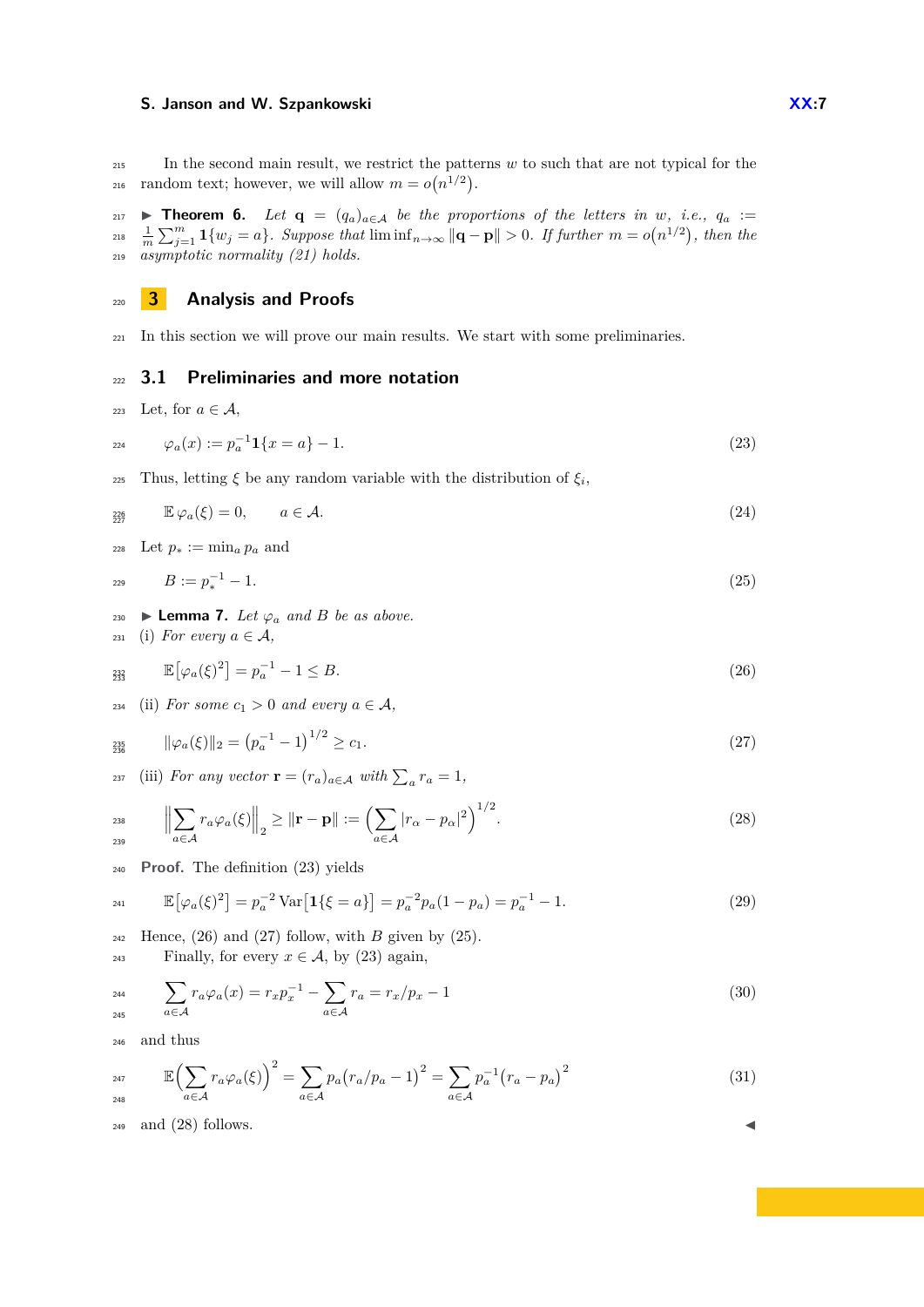## <sup>250</sup> **3.2 A decomposition**

 The representation [\(1\)](#page-2-0) shows that *Z* is a special case of a *U*-statistic. For fixed *m*, the general theory of Hoeffding [\[10\]](#page-13-4) applies and yields asymptotic normality. (Cf. [\[13,](#page-13-17) Section 4] for a related problem.) For increasing *m* (our main interest), we can still use the orthogonal decomposition of [\[10\]](#page-13-4), which in our case takes the following form.

<sup>255</sup> By the definitions in Section [2.1](#page-2-1) and [\(23\)](#page-6-1),

$$
Y_{\alpha} = \prod_{j=1}^{m} (p_{w_j}^{-1} \mathbf{1} \{ \xi_{\alpha_j} = w_j \}) = \prod_{j=1}^{m} (\varphi_{w_j}(\xi_{\alpha_j}) + 1).
$$
 (32)

<sup>257</sup> By multiplying out this product, we obtain

$$
Y_{\alpha} = \sum_{\gamma \subseteq [m]} \prod_{j \in \gamma} \varphi_{w_j}(\xi_{\alpha_j}). \tag{33}
$$

<span id="page-7-1"></span><sup>259</sup> Hence,

$$
Z^* = \sum_{\alpha \in \binom{[n]}{m}} Y_{\alpha} = \sum_{\alpha \in \binom{[n]}{m}} \sum_{\gamma \subseteq [m]} \prod_{j \in \gamma} \varphi_{w_j}(\xi_{\alpha_j}) = \sum_{\alpha \in \binom{[n]}{m}} \sum_{\gamma \subseteq [m]} \prod_{k=1}^{|\gamma|} \varphi_{w_{\gamma_k}}(\xi_{\alpha_{\gamma_k}}). \tag{34}
$$

<sup>261</sup> We rearrange this sum. First, let  $\ell := |\gamma| \in [m]$ , and consider all terms with a given  $\ell$ . For <sup>262</sup> each  $\alpha$  and  $\gamma$ , with  $|\gamma| = \ell$ , let

$$
\alpha_{\gamma} := \{ \alpha_{\gamma_1}, \dots, \alpha_{\gamma_{\ell}} \} \in \binom{[n]}{\ell}.
$$
\n(35)

 $\alpha_1 \in \binom{[m]}{\ell}$  and  $\beta \in \binom{[n]}{\ell}$ , the number of  $\alpha \in \binom{[n]}{m}$  such that  $\alpha_\gamma = \beta$  equals the <sup>265</sup> number of ways to choose, for each  $k \in [\ell + 1]$ ,  $\gamma_k - \gamma_{k-1} - 1$  elements of  $\alpha$  in a gap of length 266 *β*<sub>*k*</sub> − *β*<sub>*k*-1</sub> − 1, where we define  $β_0 = γ_0 = 0$  and  $β_{\ell+1} = n + 1$ ,  $γ_{\ell+1} = m + 1$ ; this number is

<span id="page-7-3"></span>
$$
c(\beta, \gamma) := \prod_{k=1}^{\ell+1} \binom{\beta_k - \beta_{k-1} - 1}{\gamma_k - \gamma_{k-1} - 1}.
$$
\n(36)

<span id="page-7-2"></span><sup>268</sup> Consequently, combining the terms in [\(34\)](#page-7-1) with the same  $\alpha_{\gamma}$ ,

$$
Z^* = \sum_{\ell=0}^m \sum_{\gamma \in \binom{[m]}{\ell}} \sum_{\beta \in \binom{[n]}{\ell}} c(\beta, \gamma) \prod_{k=1}^{\ell} \varphi_{w_{\gamma_k}}(\xi_{\beta_k}). \tag{37}
$$

<span id="page-7-4"></span>270 We define, for  $0 \leq \ell \leq m$  and  $\beta \in \binom{[n]}{\ell},$ 

$$
V_{\ell,\beta} := \sum_{\gamma \in \binom{[m]}{\ell}} c(\beta,\gamma) \prod_{k=1}^{\ell} \varphi_{w_{\gamma_k}}(\xi_{\beta_k}) \tag{38}
$$

<span id="page-7-5"></span><sup>272</sup> and

$$
V_{\ell} := \sum_{\beta \in \binom{[n]}{\ell}} V_{\ell,\beta}.\tag{39}
$$

<sup>274</sup> Thus [\(37\)](#page-7-2) yields the decomposition

<span id="page-7-0"></span>
$$
Z^* = \sum_{\ell=0}^m V_\ell. \tag{40}
$$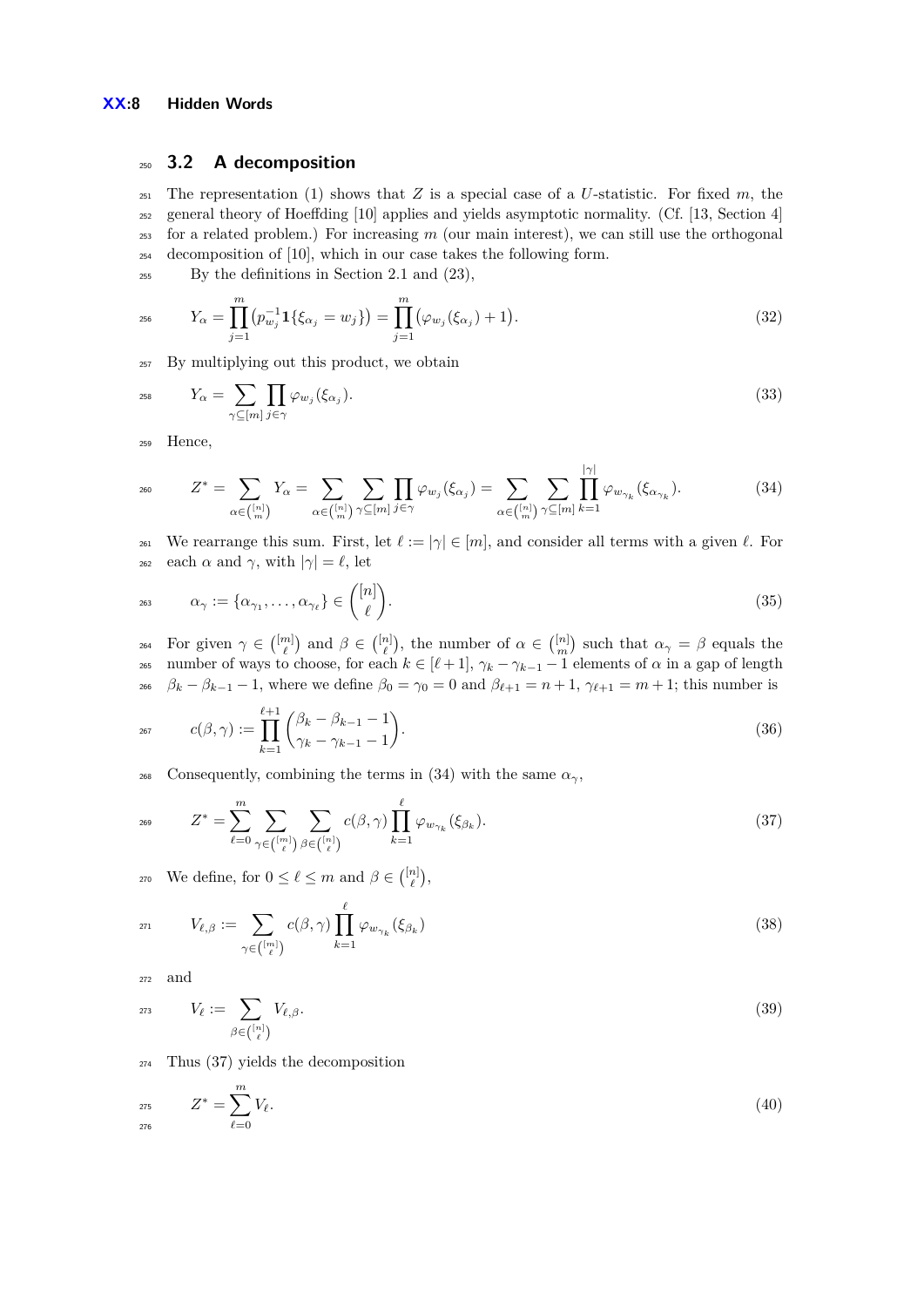<sup>277</sup> For  $\ell = 0$ ,  $\binom{[n]}{0}$  contains only the empty string  $\emptyset$ , and

$$
V_0 = V_{0,\emptyset} = \binom{n}{m} = \mathbb{E} Z^*.
$$
\n(41)

<sup>280</sup> Furthermore, note that two summands in [\(37\)](#page-7-2) with different  $β$  are orthogonal, as a con-sequence of [\(24\)](#page-6-6) and independence of different  $\xi_i$ . Consequently, the variables  $V_{\ell,\beta}$  ( $\ell \in [m]$ , <sup>282</sup>  $\beta \in \binom{[n]}{\ell}$  are orthogonal, and hence the variables  $V_{\ell}$  ( $\ell = 0, \ldots, m$ ) are orthogonal. <sup>283</sup> Let

<span id="page-8-3"></span>
$$
\sigma_{\ell}^2 := \text{Var}(V_{\ell}) = \mathbb{E} V_{\ell}^2 = \sum_{\beta \in \binom{[m]}{\ell}} \mathbb{E} V_{\ell,\beta}^2, \qquad 1 \le \ell \le m. \tag{42}
$$

285 Note also that by the combinatorial definition of  $c(\beta, \gamma)$  given before [\(36\)](#page-7-3), we see that

<span id="page-8-6"></span>
$$
\sum_{287} c(\beta, \gamma) = {n \choose m},\tag{43}
$$

<span id="page-8-1"></span>since this is just the number of  $\alpha \in \binom{[n]}{m}$ , and

$$
\sum_{290}^{289} \sum_{\gamma \in \binom{[m]}{\ell}} c(\beta, \gamma) = \binom{n-\ell}{m-\ell},\tag{44}
$$

291 since this sum is the total number of ways to choose  $m - \ell$  elements of the  $n - \ell$  elements of  $\alpha$  in the gaps.

## <sup>293</sup> **3.3 The projection method**

 We use the projection method used by Hoeffding [\[10\]](#page-13-4) to prove asymptotic normality for *U*-statistics. Translated to the present setting, the idea of the projection method is to approximate  $Z^* - \mathbb{E} Z^* = Z^* - V_0$  by  $V_1$ , thus ignoring all terms with  $\ell \geq 2$  in the sum in [\(40\)](#page-7-0). In order to do this, we estimate variances.

<span id="page-8-0"></span>First, by [\(26\)](#page-6-2) and the independence of the  $\xi_i$ ,

$$
\left\| \prod_{k=1}^{\ell} \varphi_{w_{\gamma_k}}(\xi_{\beta_k}) \right\|_2 = \left( \prod_{k=1}^{\ell} \mathbb{E} |\varphi_{w_{\gamma_k}}(\xi_{\beta_k})|^2 \right)^{1/2} \le B^{\ell/2}.
$$
\n(45)

 $300$  By Minkowski's inequality,  $(38)$ ,  $(45)$  and  $(44)$ ,

<span id="page-8-5"></span>
$$
\|V_{\ell,\beta}\|_{2} \leq \sum_{\gamma \in \binom{[m]}{\ell}} c(\beta,\gamma) B^{\ell/2} = B^{\ell/2} \binom{n-\ell}{m-\ell} \tag{46}
$$

<sup>303</sup> or, equivalently,

<span id="page-8-2"></span>
$$
\mathbb{E} V_{\ell,\beta}^2 \le B^\ell \binom{n-\ell}{m-\ell}^2. \tag{47}
$$

<sup>306</sup> This leads to the following estimates.

$$
307 \quad \blacktriangleright \textbf{Lemma 8.} \quad For \ 1 \leq \ell \leq m,
$$

<span id="page-8-4"></span>
$$
\sigma_{\ell}^{2} := \mathbb{E} V_{\ell}^{2} \leq \widehat{\sigma}_{\ell}^{2} := B^{\ell} \binom{n}{\ell} \binom{n-\ell}{m-\ell}^{2}.
$$
\n(48)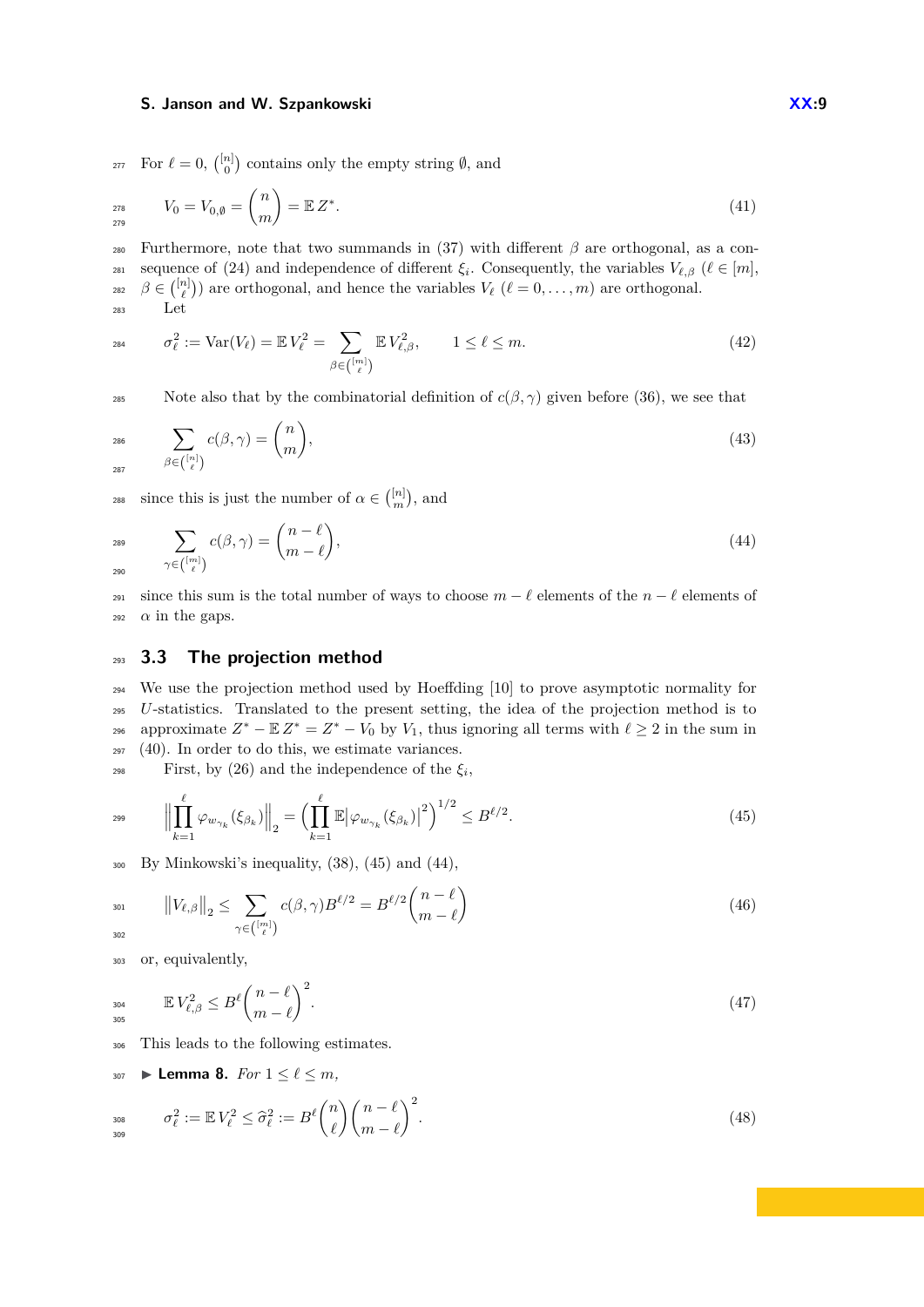310 **Proof.** The definition of  $V_\ell$  in [\(39\)](#page-7-5) and [\(47\)](#page-8-2) yield, since the summands  $V_{\ell,\beta}$  are orthogonal,

$$
\sigma_{\ell}^{2} := \mathbb{E} V_{\ell}^{2} = \sum_{\beta \in \binom{[n]}{\ell}} \mathbb{E} V_{\ell,\beta}^{2} \le \binom{n}{\ell} B^{\ell} \binom{n-\ell}{m-\ell}^{2},\tag{49}
$$

 $\alpha$  as needed.

314 Note that, for  $1 \leq \ell < m$ ,

$$
\frac{\widehat{\sigma}_{\ell+1}^2}{\widehat{\sigma}_{\ell}^2} = B \frac{\binom{n}{\ell+1} \binom{n-\ell-1}{m-\ell-1}^2}{\binom{n}{\ell} \binom{n-\ell}{m-\ell}^2} = B \frac{n-\ell}{\ell+1} \left(\frac{m-\ell}{n-\ell}\right)^2 \le B \frac{m^2}{(\ell+1)n}.
$$
\n(50)

<span id="page-9-4"></span>317 **► Lemma 9.** *If*  $m ≤ B^{-1/2}n^{1/2}$ , *then* 

$$
\text{Var}\left(Z^* - V_1\right) \le B^2 m^2 \binom{n-1}{m-1}^2. \tag{51}
$$

320 **Proof.** By [\(50\)](#page-9-0) and the assumption, for  $1 \leq \ell < m$ ,

$$
\frac{\hat{\sigma}_{\ell+1}^2}{\hat{\sigma}_{\ell}^2} \le \frac{1}{\ell+1} \le \frac{1}{2},\tag{52}
$$

<sup>323</sup> and thus, summing a geometric series,

$$
\begin{aligned}\n\text{Var}\left(Z^* - V_1\right) &= \sum_{\ell=2}^m \text{Var}\left(V_\ell\right) \le \sum_{\ell=2}^m \hat{\sigma}_\ell^2 \le \sum_{\ell=2}^m 2^{2-\ell} \hat{\sigma}_2^2 \le 2\hat{\sigma}_2^2 \\
&= B^2 n(n-1) \binom{n-2}{m-2}^2 \le B^2 m^2 \binom{n-1}{m-1}^2.\n\end{aligned} \tag{53}
$$

# <sup>328</sup> **3.4 The first term** *V*<sup>1</sup>

For  $\ell = 1$ , we identify  $\binom{[n]}{\ell}$  and  $[n]$ , and we write  $V_{1,i} := V_{1,\{i\}}$ . Note that, by [\(36\)](#page-7-3),

$$
c(i,j) := c(\{i\},\{j\}) = {i-1 \choose j-1} {n-i \choose m-j}.
$$
\n(54)

<sup>332</sup> Thus [\(39\)](#page-7-5) and [\(38\)](#page-7-4) become

<span id="page-9-5"></span>
$$
V_1 = \sum_{i=1}^{n} V_{1,i} \tag{55}
$$

<sup>335</sup> with, using [\(54\)](#page-9-1),

<span id="page-9-2"></span>
$$
V_{1,i} = \sum_{j=1}^{m} c(i,j) \varphi_{w_j}(\xi_i) = \sum_{j=1}^{m} {i-1 \choose j-1} {n-i \choose m-j} \varphi_{w_j}(\xi_i).
$$
 (56)

338 Note that  $V_{1,i}$  is a function of  $\xi_i$ , and thus the random variables  $V_{1,i}$  are independent. Furthermore, [\(24\)](#page-6-6) implies  $\mathbb{E} V_{1,i} = 0$ . Let  $\tau_i^2 := \text{Var} V_{1,i} = \mathbb{E} V_{1,i}^2$ . Then, see [\(42\)](#page-8-3),

<span id="page-9-3"></span>
$$
\sigma_1^2 = \text{Var}\,V_1 = \sum_{i=1}^n \text{Var}\,V_{1,i} = \sum_{i=1}^n \tau_i^2. \tag{57}
$$

<span id="page-9-1"></span><span id="page-9-0"></span>
$$
\overline{}
$$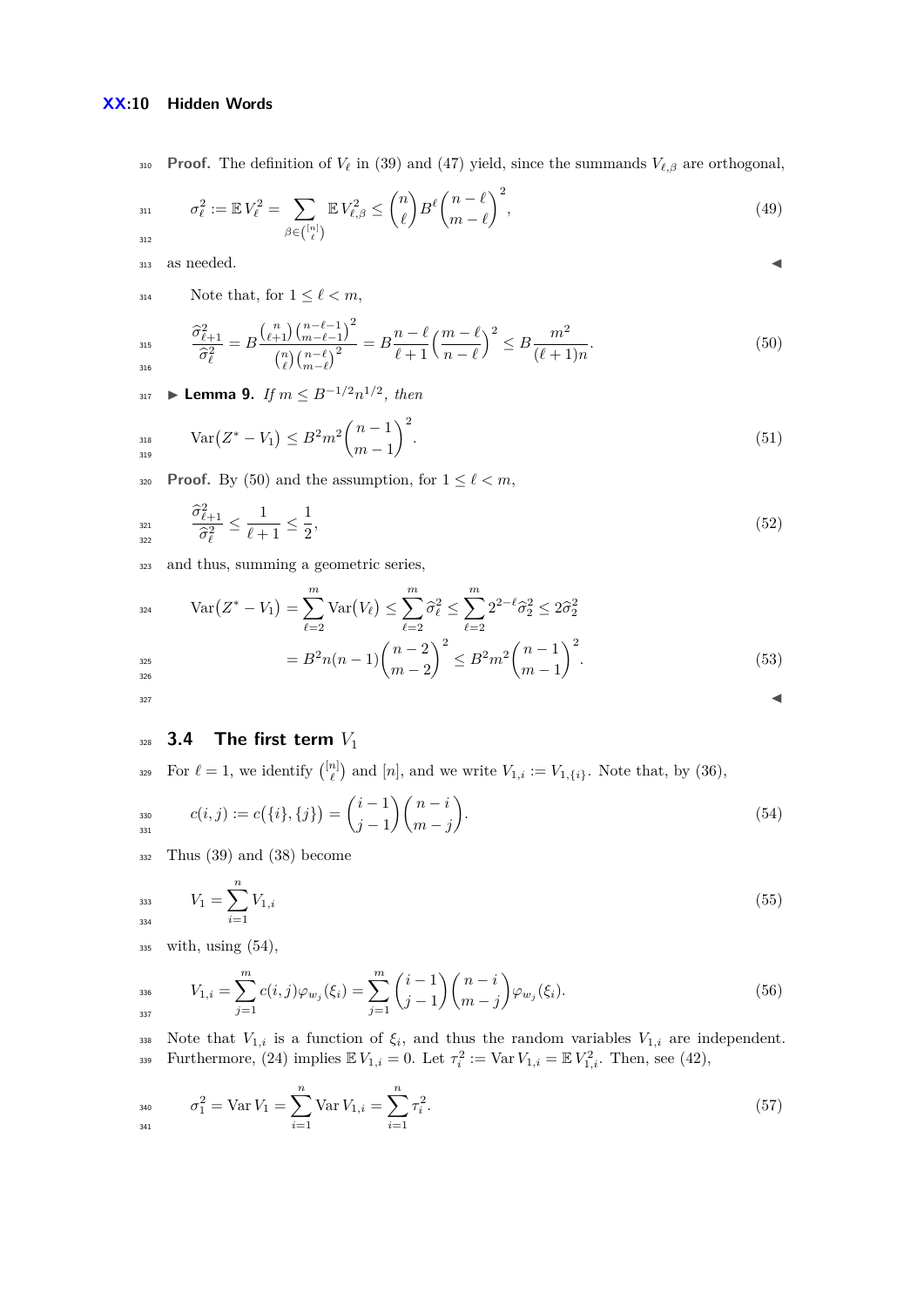<span id="page-10-0"></span><sup>342</sup> Observe that it follows from [\(56\)](#page-9-2) and [\(23\)](#page-6-1) that

343 
$$
\tau_i^2 = \sum_{a \in \mathcal{A}} p_a^{-1} \left( \sum_{j:\ w_j = a} {i-1 \choose j-1} {n-i \choose m-j} \right)^2 - {n-1 \choose m-1}^2.
$$
 (58)

 $\frac{344}{ }$  Taking  $\ell = 1$  in [\(47\)](#page-8-2) yields the upper bound

<span id="page-10-7"></span>
$$
T_i^2 = \mathbb{E} V_{1,i}^2 \le B \binom{n-1}{m-1}^2, \qquad i \in [n]. \tag{59}
$$

 $347$  Summing over *i*, or using [\(48\)](#page-8-4), we obtain

$$
\sigma_1^2 := \mathbb{E} V_1^2 \le \hat{\sigma}_1^2 := Bn \binom{n-1}{m-1}^2. \tag{60}
$$

350 We notice that the upper bound is achievable. Indeed, for  $w = a \cdots a$ , by [\(58\)](#page-10-0) and [\(57\)](#page-9-3),

$$
\tau_i^2 = (p_a^{-1} - 1) \binom{n-1}{m-1}^2, \qquad \sigma_1^2 = n(p_a^{-1} - 1) \binom{n-1}{m-1}^2. \tag{61}
$$

<sup>353</sup> We show also a general lower bound.

<span id="page-10-6"></span><span id="page-10-5"></span> $\sum_{354}$  **Lemma 10.** *There exists*  $c, c' > 0$  *such that* 

$$
\sigma_1^2 \ge \frac{c}{m}\hat{\sigma}_1^2 = c'\frac{n}{m}\binom{n-1}{m-1}^2.
$$
\n(62)

<sup>357</sup> **Proof.** We consider the first term in the sum in [\(56\)](#page-9-2) separately, and write

$$
V_{1,i} = c(i,1)\varphi_{w_1}(\xi_i) + V'_{1,i},\tag{63}
$$

<span id="page-10-4"></span><span id="page-10-3"></span><sup>360</sup> where

$$
V'_{1,i} := \sum_{j=2}^{m} c(i,j) \varphi_{w_j}(\xi_i). \tag{64}
$$

363 We have, by [\(54\)](#page-9-1),  $c(i, 1) = {n-i \choose m-1}$ . Consequently, for any  $i \in [n]$ ,

$$
c(i,1) = \frac{\binom{n-i}{m-1}}{\binom{n-1}{m-1}} = \frac{\prod_{k=0}^{m-2} (n-i-k)}{\prod_{k=0}^{m-2} (n-1-k)} = \prod_{k=0}^{m-2} \left(1 - \frac{i-1}{n-1-k}\right)
$$
  
\n
$$
\geq 1 - \sum_{k=0}^{m-2} \frac{i-1}{n-1-k} \geq 1 - \frac{m(i-1)}{n-m+1}.
$$
 (65)

<span id="page-10-1"></span>367 Let  $\delta \leq 1/4$  be a fixed small positive number, chosen later. Assume that  $i \leq 1 + \delta n/m$ . 368 In particular, either  $i = 1$  or  $m \le m(i - 1) \le \delta n < n/2$ , and thus [\(65\)](#page-10-1) implies

<span id="page-10-2"></span>
$$
\frac{c(i,1)}{c(1,1)} \ge 1 - \frac{m(i-1)}{n-m} \ge 1 - \frac{\delta n}{n/2} = 1 - 2\delta. \tag{66}
$$

<sup>371</sup> By [\(44\)](#page-8-1), [\(66\)](#page-10-2) implies

$$
\sum_{j=2}^{m} c(i,j) = {n-1 \choose m-1} - c(i,1) = c(1,1) - c(i,1) \le 2\delta c(1,1). \tag{67}
$$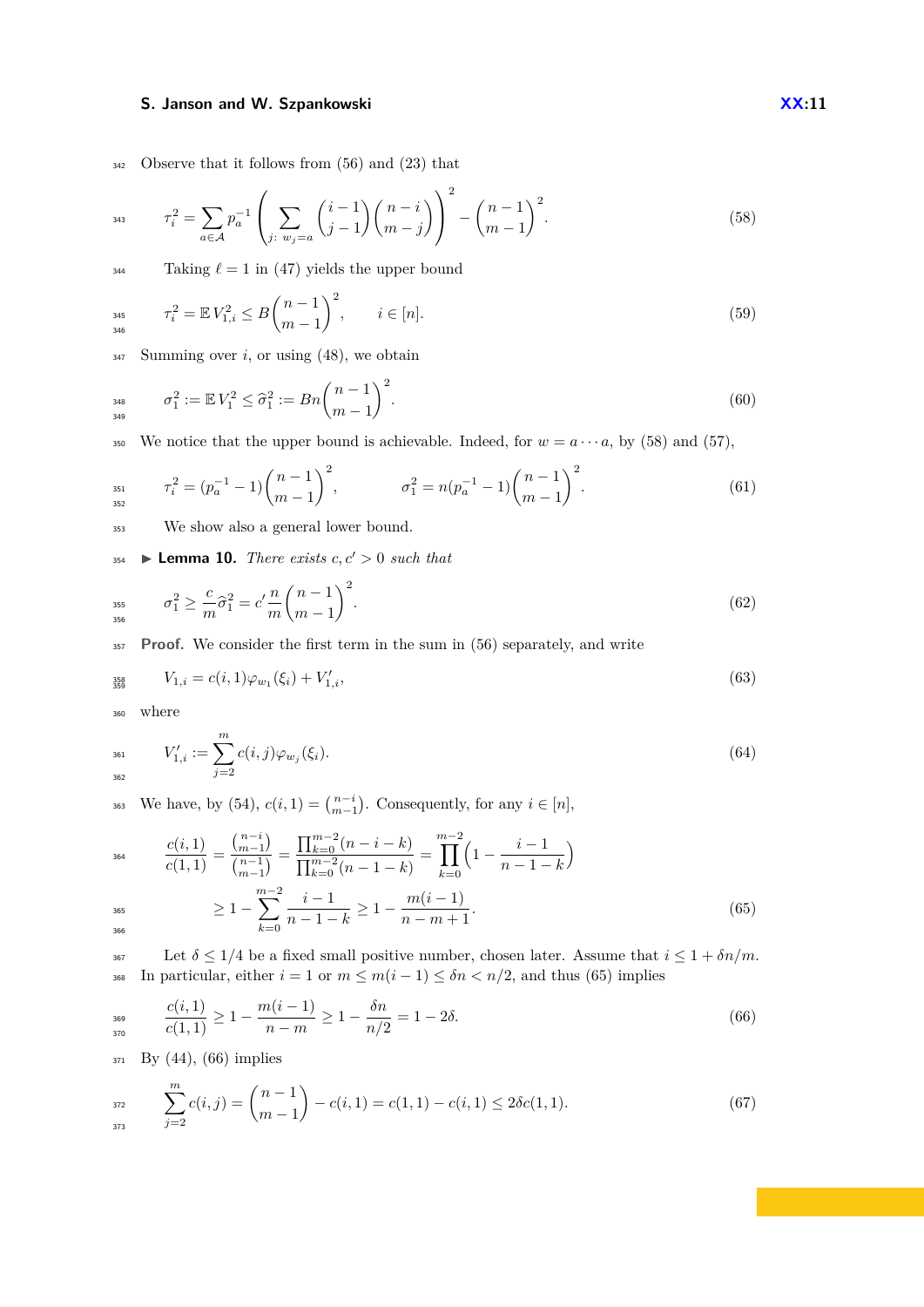## **XX:12 Hidden Words**

 $374$  Hence, by [\(64\)](#page-10-3), Minkowski's inequality and [\(26\)](#page-6-2), cf. [\(46\)](#page-8-5),

<span id="page-11-2"></span>
$$
\|V'_{1,i}\|_2 \le \sum_{j=2}^m c(i,j) \|\varphi_{w_j}(\xi_i)\|_2 \le \sum_{j=2}^m c(i,j) B^{1/2} \le 2\delta B^{1/2} c(1,1). \tag{68}
$$

377 Furthermore,  $(27)$  and  $(66)$  yield

<span id="page-11-1"></span>
$$
\|c(i,1)\varphi_{w_1}(\xi_i)\|_2 \ge c(i,1)c_1 \ge c_1(1-2\delta)c(1,1) \ge \frac{1}{2}c_1c(1,1). \tag{69}
$$

<sup>380</sup> Finally, [\(63\)](#page-10-4) and the triangle inequality yield, using [\(69\)](#page-11-1) and [\(68\)](#page-11-2),

$$
\|V_{1,i}\|_2 \ge \|c(i,1)\varphi_{w_1}(\xi_i)\|_2 - \|V'_{1,i}\|_2 \ge (\frac{1}{2}c_1 - 2\delta B^{1/2})c(1,1). \tag{70}
$$

We now choose  $\delta := c_1/(8B^{1/2})$ , and find that for some  $c_2 > 0$ ,

$$
\tau_i^2 := \|V_{1,i}\|_2^2 \ge c_2 c (1, 1)^2, \qquad i \le 1 + \delta n/m. \tag{71}
$$

<sup>386</sup> Consequently, by [\(57\)](#page-9-3),

$$
\sigma_1^2 = \sum_{i=1}^n \tau_i^2 \ge \frac{\delta n}{m} c_2 c (1, 1)^2 = c_3 \frac{n}{m} {n-1 \choose m-1}^2.
$$
 (72)

This proves [\(62\)](#page-10-5), with  $c' := c_3$  and  $c = c'/B$ .

<sup>390</sup> The next lemma is proved in the Appendix in which we verify Lyapunov's condition to  $391$  prove asymptotic normality of  $V_1$ .

<span id="page-11-4"></span><span id="page-11-0"></span> $\bullet$  **Lemma 11.** *Suppose that*  $m = o(n)$ *. Then*  $V_1$  *is asymptotically normal:* 

$$
\frac{393}{394} \qquad V_1/\sigma_1 \stackrel{\text{d}}{\longrightarrow} N(0,1). \tag{73}
$$

# <sup>395</sup> **3.5 Proofs of Theorem [5](#page-5-0) and [6](#page-6-0)**

<span id="page-11-9"></span><sup>396</sup> We next prove a general theorem showing asymptotic normality under some conditions.

397 **► Theorem 12.** Suppose that  $n \to \infty$  and that

<span id="page-11-3"></span>
$$
m^{2}\binom{n-1}{m-1}^{2} = o(\sigma_{1}^{2}).
$$
\n(74)

<span id="page-11-7"></span><sup>400</sup> *Then*

399

$$
\lim_{402} \qquad \text{Var } Z = p_w^2 \text{ Var } Z^* \sim p_w^2 \sigma_1^2 \tag{75}
$$

<sup>403</sup> *and*

<span id="page-11-5"></span>
$$
\frac{Z^* - \mathbb{E} Z^*}{\sigma_1} \xrightarrow{\mathrm{d}} N(0, 1),\tag{76}
$$

<span id="page-11-8"></span>
$$
\frac{Z - \mathbb{E} Z}{(\text{Var } Z)^{1/2}} = \frac{Z^* - \mathbb{E} Z^*}{(\text{Var } Z^*)^{1/2}} \xrightarrow{d} N(0, 1). \tag{77}
$$

<sup>407</sup> **Proof.** By Lemma [9](#page-9-4) and [\(74\)](#page-11-3),

<span id="page-11-6"></span>
$$
\text{Var}\left(\frac{Z^*-V_1}{\sigma_1}\right) = \frac{\text{Var}(Z^*-V_1)}{\sigma_1^2} \le B^2 \frac{m^2 \binom{n-1}{m-1}^2}{\sigma_1^2} = o(1). \tag{78}
$$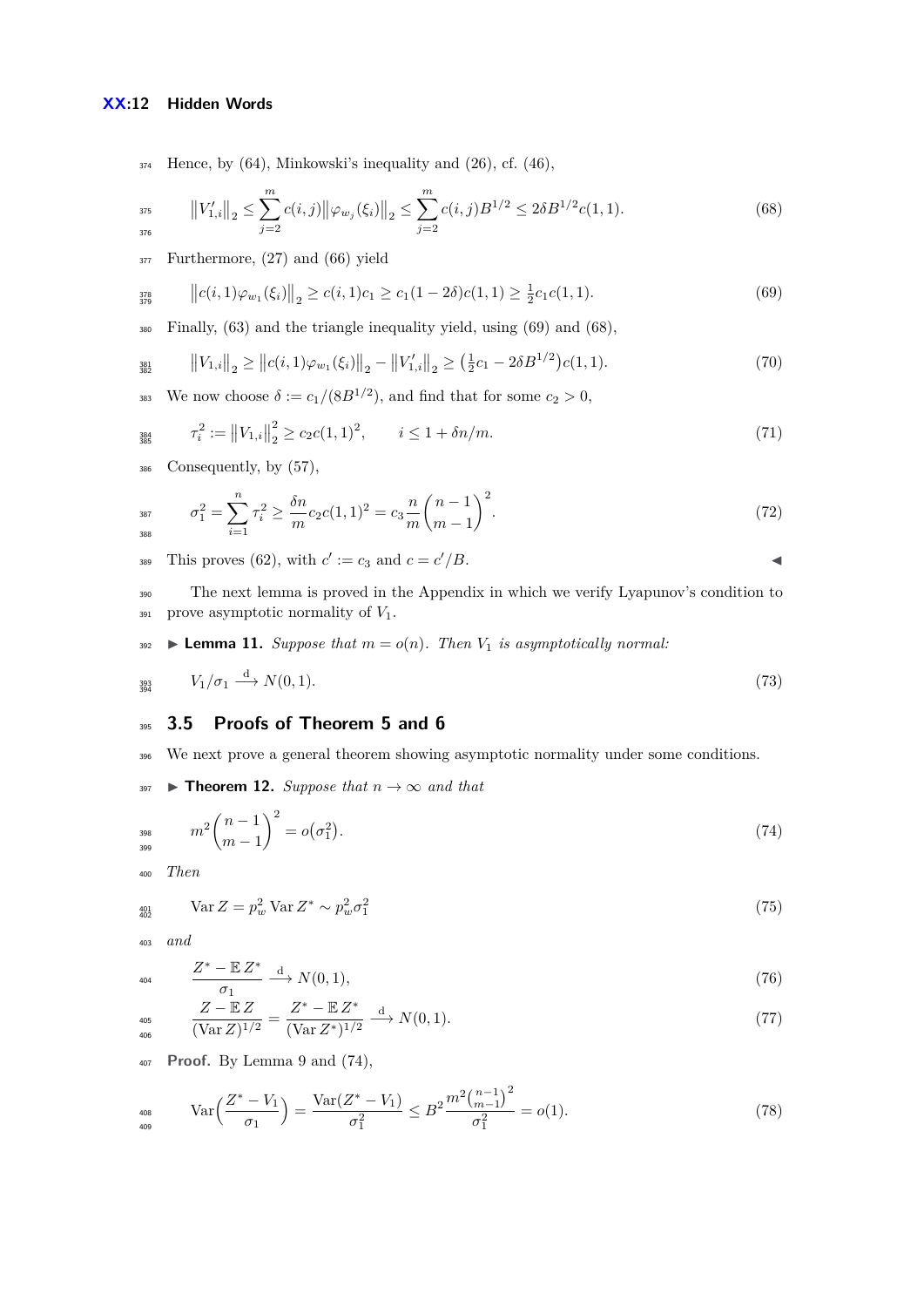#### **REFERENCES XX:13**

412

410 Hence, recalling  $\mathbb{E} V_1 = 0$ ,

$$
\frac{Z^* - \mathbb{E} Z^* - V_1}{\sigma_1} \xrightarrow{\mathbf{p}} 0. \tag{79}
$$

<sup>413</sup> Combining [\(73\)](#page-11-4) and [\(79\)](#page-12-0), we obtain [\(76\)](#page-11-5).

<sup>414</sup> Furthermore, by [\(78\)](#page-11-6), and since the terms in [\(40\)](#page-7-0) are orthogonal,

$$
\lim_{415} \qquad \text{Var } Z^* = \text{Var } V_1 + \text{Var} (Z^* - V_1) = \sigma_1^2 + o(\sigma_1^2) \sim \sigma_1^2,
$$
\n(80)

<sup>417</sup> which yields [\(75\)](#page-11-7), and also shows that we may replace  $\sigma_1$  by (Var  $Z^*$ )<sup>1/2</sup> in [\(76\)](#page-11-5), which yields <sup>418</sup> [\(77\)](#page-11-8); the equality in (77) is a trivial consequence of [\(3\)](#page-2-2).

<sup>419</sup> Now we are ready to prove our main results.

<sup>420</sup> **Proof of Theorem [5.](#page-5-0)** By Lemma [10,](#page-10-6)

$$
\frac{m^2 \binom{n-1}{m-1}^2}{\sigma_1^2} \le C \frac{m^3}{n} = o(1). \tag{81}
$$

<sup>423</sup> Thus [\(74\)](#page-11-3) holds, and the result follows by Theorem [12](#page-11-9) together with [\(2\)](#page-2-3) and [\(3\)](#page-2-2).

<sup>424</sup> Recall that in Theorem [6,](#page-6-0) the range of *m* is improved, assuming that *w* is *not* typical for 425 the random source with probabilities  $\mathbf{p} = (p_a)_{a \in \mathcal{A}}$  that we consider.

<sup>426</sup> **Proof of Theorem [6.](#page-6-0)** By Theorem [12,](#page-11-9) with [\(74\)](#page-11-3) verified by Lemma [13](#page-12-1) below. J

<span id="page-12-1"></span> $\text{427}$  **► Lemma 13.** Let  $\mathbf{q} = (q_a)_{a \in \mathcal{A}}$  be the proportions of the letters in w. Then

$$
\sigma_1^2 \ge \frac{m^2}{n} {n \choose m}^2 \|\mathbf{q} - \mathbf{p}\|^2 = n \binom{n-1}{m-1}^2 \|\mathbf{q} - \mathbf{p}\|^2. \tag{82}
$$

<sup>430</sup> **Proof.** Let

$$
\psi_i(x) := \sum_{j=1}^m c(i,j)\varphi_{w_j}(x). \tag{83}
$$

433 Thus [\(56\)](#page-9-2) is  $V_{1,i} = \psi_i(\xi_i)$ , and [\(57\)](#page-9-3) is, since  $\mathbb{E} \psi_i(\xi) = 0$ ,

$$
\sigma_1^2 = \text{Var}\, V_1 = \sum_{i=1}^n \mathbb{E}\big[\psi_i(\xi_i)^2\big] = \mathbb{E}\sum_{i=1}^n \psi_i(\xi)^2. \tag{84}
$$

<sup>436</sup> Hence, by the Cauchy–Schwarz inequality,

<span id="page-12-3"></span>
$$
n\sigma_1^2 = n \mathbb{E} \sum_{i=1}^n \psi_i(\xi)^2 \ge \mathbb{E} \Big( \sum_{i=1}^n \psi_i(\xi) \Big)^2.
$$
 (85)

<sup>439</sup> Furthermore, by [\(83\)](#page-12-2) and [\(43\)](#page-8-6)

$$
A_{440} \qquad \sum_{i=1}^{n} \psi_i(x) = \sum_{i=1}^{n} \sum_{j=1}^{m} c(i,j) \varphi_{w_j}(x) = \sum_{j=1}^{m} {n \choose m} \varphi_{w_j}(x) = {n \choose m} \sum_{a \in \mathcal{A}} m q_a \varphi_a(x). \tag{86}
$$

<sup>442</sup> Hence, [\(28\)](#page-6-5) yields

<span id="page-12-4"></span>
$$
443 \t\t ||\sum_{i=1}^{n} \psi_i(\xi)||_2 = m \binom{n}{m} ||\sum_{a \in \mathcal{A}} q_a \varphi_a(\xi)||_2 \ge m \binom{n}{m} ||\mathbf{q} - \mathbf{p}||. \tag{87}
$$

 $445$  Combining [\(85\)](#page-12-3) and [\(87\)](#page-12-4) yields [\(82\)](#page-12-5).

<span id="page-12-5"></span><span id="page-12-2"></span><span id="page-12-0"></span>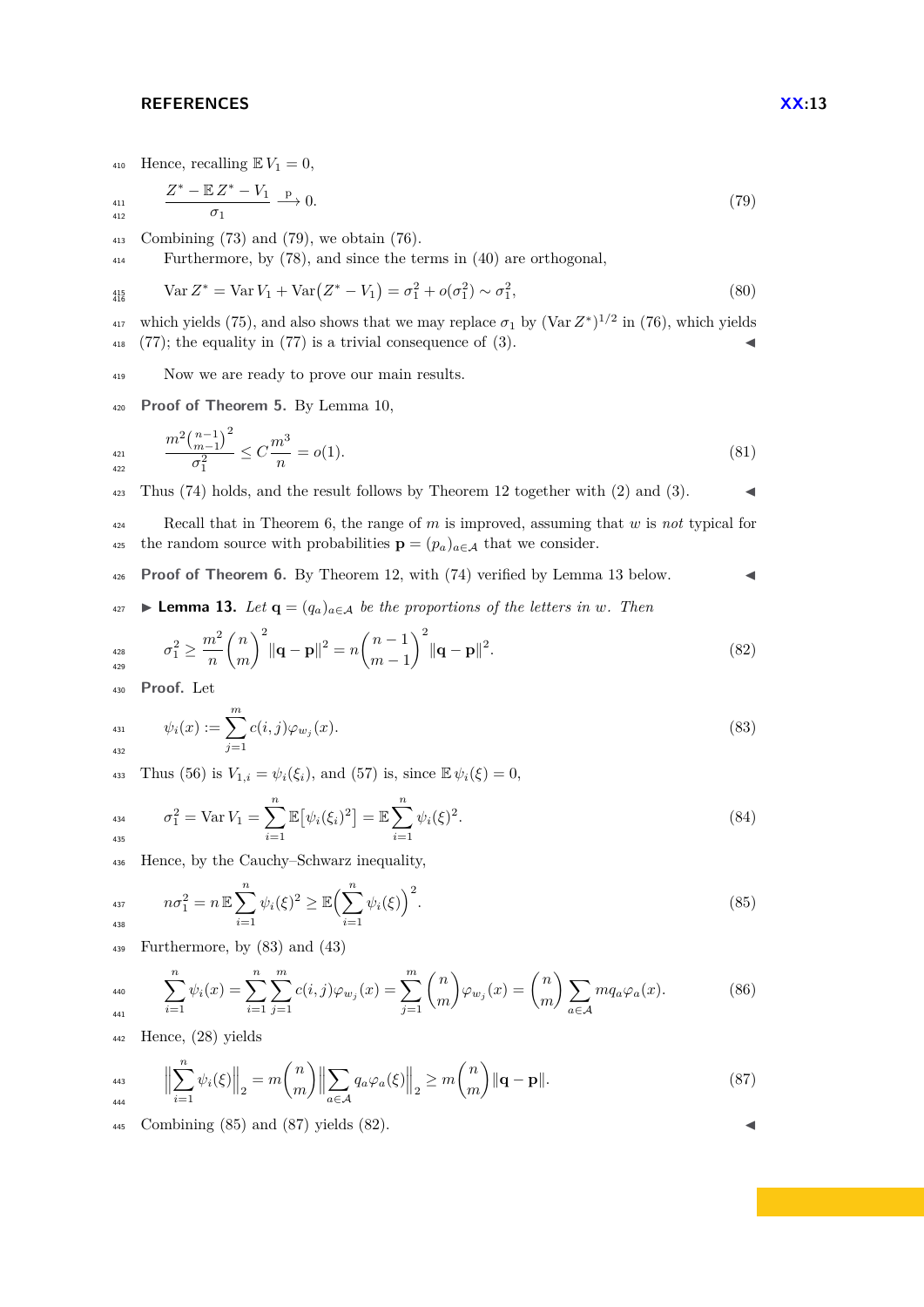# **References**

- <span id="page-13-5"></span>**1** M. Atallah, R. Gwadera, and W. Szpankowski. Reliable Detection of Episodes in Event
- Sequences, *Third IEEE International Conference on Data Mining* (ICDM-03), 67–74, Melbourne, Florida, 2003.
- <span id="page-13-2"></span> **2** E. A. Bender and F. Kochman. The distribution of subword counts is usually normal, *European Journal of Combinatorics 14* , 265–275, 1993.
- <span id="page-13-3"></span> **3** J. Bourdon and B. Vallée. Generalized Pattern Matching Statistics, *Mathematics and computer science* (Colloquium Proceedings, Versailles, 2002), B. Chauvin et al. Editors, Birkhäuser Verlag, 229–245, 2002.
- <span id="page-13-6"></span> **4** M. Cheraghchi, R. Gabrys, O. Milenkovic, and J. Ribeiro. Coded trace reconstruction, arXiv:1903.09992, 2019.
- <span id="page-13-7"></span> **5** M. Drmota, K. Viswanathan, and W. Szpankowski. Mutual Information for a Deletion Channel, *ISIT 2012*, Boston, 2012.
- <span id="page-13-8"></span> **6** S. Diggavi and M. Grossglauser. Information transmission over finite buffer channels, *IEEE Trans. Infomation Theory*, 52, 1226–1237, 2006.
- <span id="page-13-10"></span> **7** R.L. Dobrushin. Shannon's theorem for channels with synchronization errors, *Prob. Info. Trans.*, 18–36, 1967.
- <span id="page-13-0"></span> **8** P. Flajolet, W. Szpankowski, and B. Vallée. Hidden word statistics, *Journal of the ACM*, 53, 1–37, 2006.
- <span id="page-13-18"></span>**9** Allan Gut. *Probability: A Graduate Course*, 2nd ed., Springer, New York, 2013.
- <span id="page-13-4"></span> **10** W. Hoeffding. A class of statistics with asymptotically normal distribution, *Ann. Math. Statistics* 19, 293–325, 1984.
- <span id="page-13-14"></span> **11** N. Holden and R. Lyones. Lower Bounds for Trace Reconstruction, arXiv:1808.02336, 2018.
- <span id="page-13-1"></span> **12** P. Jacquet and W. Szpankowski. *Analytic Pattern Matching: From DNA to Twitter*, Cambridge University Press, 2015.
- <span id="page-13-17"></span> **13** S. Janson, B. Nakamura, and D. Zeilberger. On the asymptotic statistics of the number of occurrences of multiple permutation patterns, *J. Comb.*, 6, 117–143, 2015.
- <span id="page-13-11"></span> **14** A. Kalai, M. Mitzenmacher, and M. Sudan. Tight asymptotic bounds for the deletion channel with small deletion probabilities, *ISIT*, Austin, 2010.
- <span id="page-13-13"></span> **15** Y. Kanoria and A. Montanari, On the deletion channel with small deletion probability, *ISIT*, Austin, 2010; see arXiv:1104.5546 for an extension.
- <span id="page-13-15"></span> **16** A. McGregor, E. Price, and S. Vorotnikova. Trace Reconstruction Revisited, *European Symposium on Algorithms*, 689–700, 2014.
- <span id="page-13-9"></span> **17** M. Mitzenmacher. A survey of results for deletion channels and related synchronization channels, *Probab. Surveys*, 1–33, 2009.
- <span id="page-13-16"></span> **18** Y. Peres and A. Zhai. Average-case reconstruction for the deletion channel: subpolynomi-ally many traces suffice, *FOCS*, 2017.
- <span id="page-13-12"></span> **19** R. Venkataramanan, S. Tatikonda, and K. Ramchandran. Achievable rates for channels with deletions and insertions, *ISIT*, St. Petersburg, Russia, 2011.